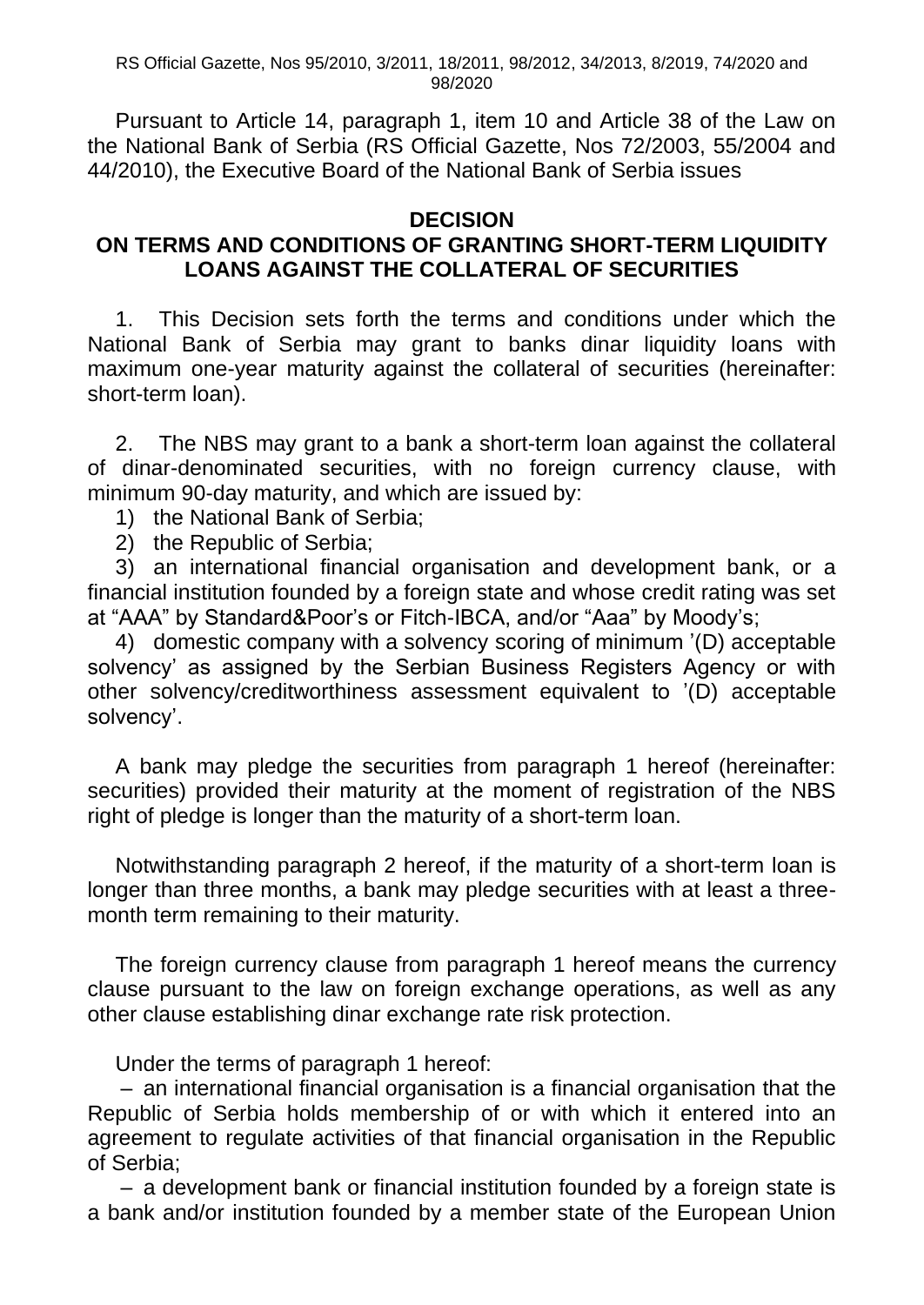or the Organisation for Economic Cooperation and Development (OECD);

– a domestic company is a company or other legal entity headquartered in the Republic of Serbia, except for a company or legal entity supervised by the NBS in accordance with the provisions of the law governing the status, organisation, powers and functions of the NBS.

 The NBS may grant to bank a short-term loan against the collateral of securities referred to in paragraph 1, item 4) of this Section if those securities are issued by domestic companies until 31 December 2020 and their original maturity is maximum ten years.

 In deciding on a bank's request for a short-term loan against the collateral of securities referred to in paragraph 1, item 4) of this Section, the NBS shall take into account the total nominal value of those securities in the NBS portfolio, maximum exposure to individual issuers of such securities, their maturity, as well as other criteria, in accordance with the Governor's decision.

3. The entry of the right of pledge of the NBS in respect of securities shall be made by transferring these securities to the holding account of the bank as the collateral provider in favour of the NBS as the collateral taker based on a short-term loan, in accordance with regulations of the Central Securities Depository and Clearing House a.d. Beograd (hereinafter: Central Securities Depository).

4. If the securities pledged mature during the term of a short-term loan, or if during this term the issuer of such securities ceases to meet the condition relating to the credit rating as stipulated in Section 2, paragraph 1, item 3) or the condition relating to the solvency/creditworthiness rating as stipulated in Section 2, paragraph 1, item 4) hereof - a bank shall replace such pledged securities with securities from that paragraph.

A bank shall replace the securities pledged no later than five days prior to their maturity, i.e. no later than five working days after receiving from the NBS a request for such replacement due to the change in the issuer's credit rating, or a request to repay to the NBS the established amount of the short-term loan collateralised by the securities replaced in accordance with paragraph 1 hereof.

If, after taking into account the current market and monetary developments, the NBS assesses that the current value of the collateral is not sufficient to cover the costs of a short-term loan, it may require from the bank to pledge additional securities from Section 2, paragraph 1 hereof.

A bank shall pledge additional securities in full compliance with the NBS's request from paragraph 3 hereof, no later than five working days after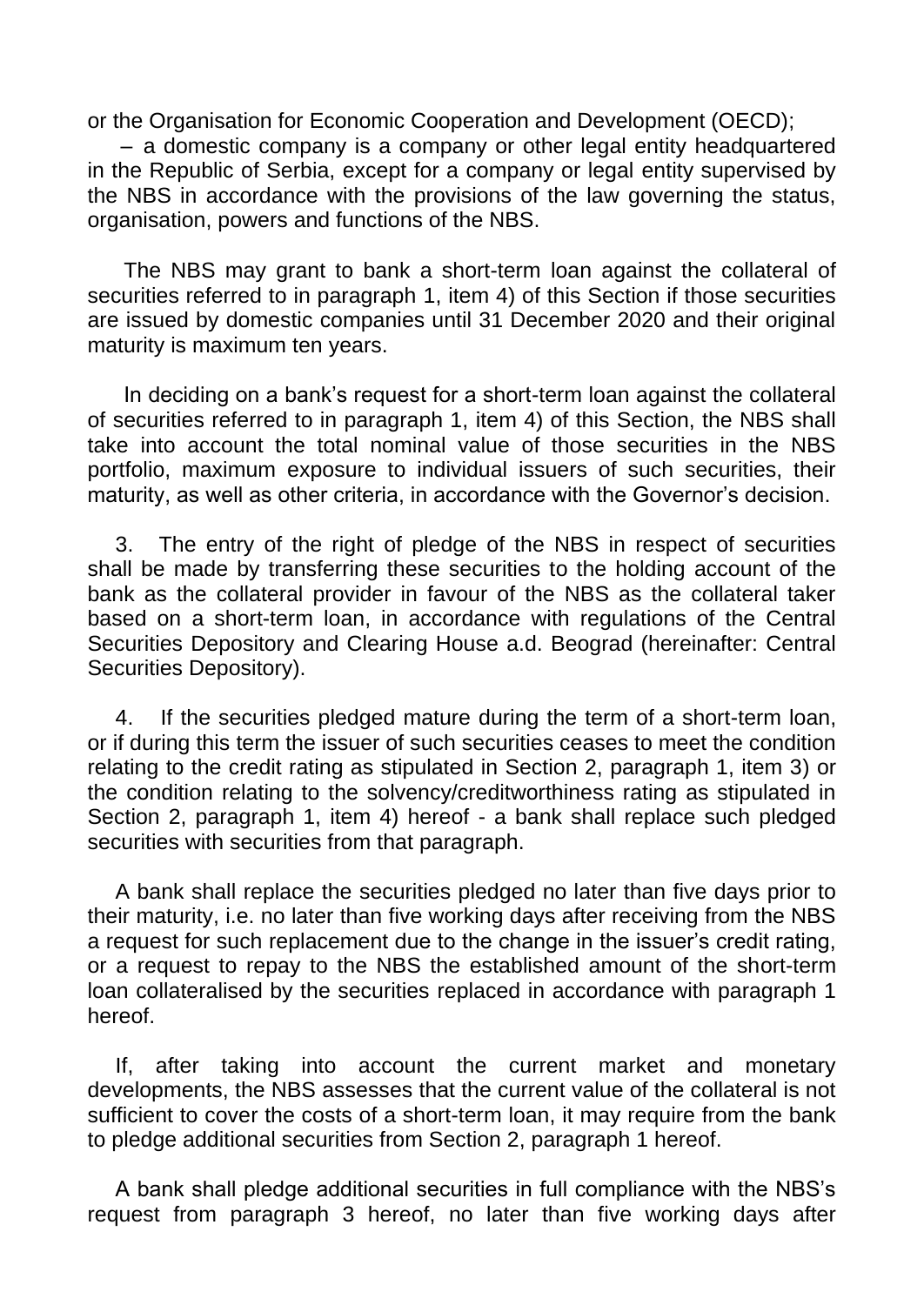receiving the request or shall within that time repay to the NBS the established amount of the short-term loan that additional collateral was required for.

5. The NBS shall grant to a bank a short-term loan equal to the nominal value of collateralised securities, reduced by the percentage which ensures loan collection, with accrued interest (downward adjustment).

To grant a short-term loan to a bank against the collateral of amortising bonds, the NBS shall apply the downward adjustment to the portion of the nominal value of these securities which remains on the maturity date.

To grant a short-term loan against the collateral of indexed securities, the NBS shall apply the downward adjustment to the nominal value of these securities, i.e. to the remaining portion of their nominal value on their maturity date, multiplied by the index ratio valid on the date of loan extension.

The index ratio referred to in paragraph 3 of this Section shall be determined in line with the act on the issue of indexed securities.

The governor or a person he authorises shall adopt the decision determining the amount of adjustments referred to in paragraph 1 hereof, by types of securities that can be pledged under this decision and by their remaining maturity, bearing in mind the market value of these securities and current market and monetary developments.

The decision referred to in paragraph 5 hereof shall be published on the NBS website.

6. A bank shall pay to the NBS interest on the short-term loan disbursed within the meaning hereof - at the rate equalling the NBS key policy rate plus a certain number of percentage points depending on current market and monetary developments.

7. To grant a short-term loan, the NBS shall conclude with a bank a master agreement on this loan (hereinafter: master agreement).

The master agreement means a collateral agreement within the meaning of the law governing collateral, which regulates in particular the relations between the NBS and banks with regard to the extension, use and repayment of such loans, entry and cessation of the right of pledge of the NBS, as well as the collection of claims by the NBS from securities placed as collateral.

8. The NBS shall release a short-term loan to a bank based on the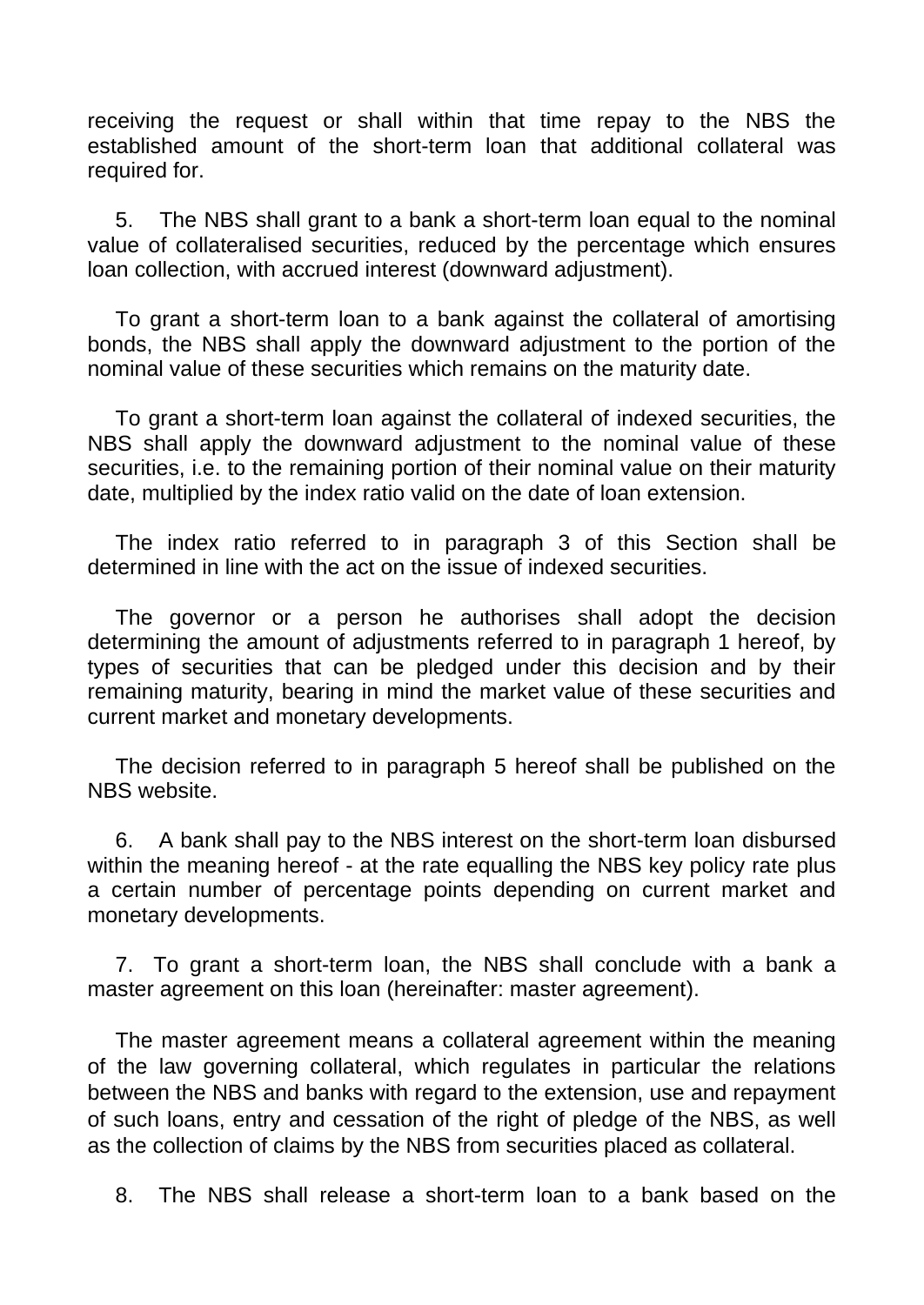previously concluded master agreement, submitted promissory notes from Section 25 hereof and the established collateral within the meaning of Section 3 hereof, and based on a concluded individual loan agreement (hereinafter: individual agreement).

9. A bank may repay the short-term loan to the NBS before it reaches maturity, without additional costs to the bank.

10. The NBS shall grant short-term loans to banks via auctions.

11. For short-term lending to banks, the NBS may organise the following types of auctions:

1) fixed rate auctions - at interest rate pre-defined and announced by the NBS;

2) variable rate auctions - at interest rate that has not been previously fixed and communicated to banks by the NBS.

Variable rate auctions may be:

1) multiple rate auctions where the NBS extends short-term loans at interest rates offered by applicant banks whose requests were accepted at the auction;

2) single rate auctions where the NBS extends short-term loans at the sane interest rate to all applicant banks whose requests were accepted at the auction.

12. The Governor or a person authorised by him shall adopt the decision on organisation of a short-term loan auction (hereinafter: decision on organisation of an auction) to be published on the NBS website no later than one day before the auction date.

13. The decision on organisation of an auction shall contain the following key data:

1) auction date;

2) auction type;

3) the amount of haircut for collateralised securities from Section 2 hereof;

4) interest rate - in case of fixed rate auctions;

5) loan term;

6) number of requests a bank may submit - in case of variable rate auctions;

7) minimum amount that a bank's request can be made out to;

8) deadline for the submission of bank requests.

In addition to data from paragraph 1 hereof, the decision on organisation of an auction may also contain data on the minimum rate at which banks may place their requests to be processed, and other data relevant to the auction and/or approval of short-term loans.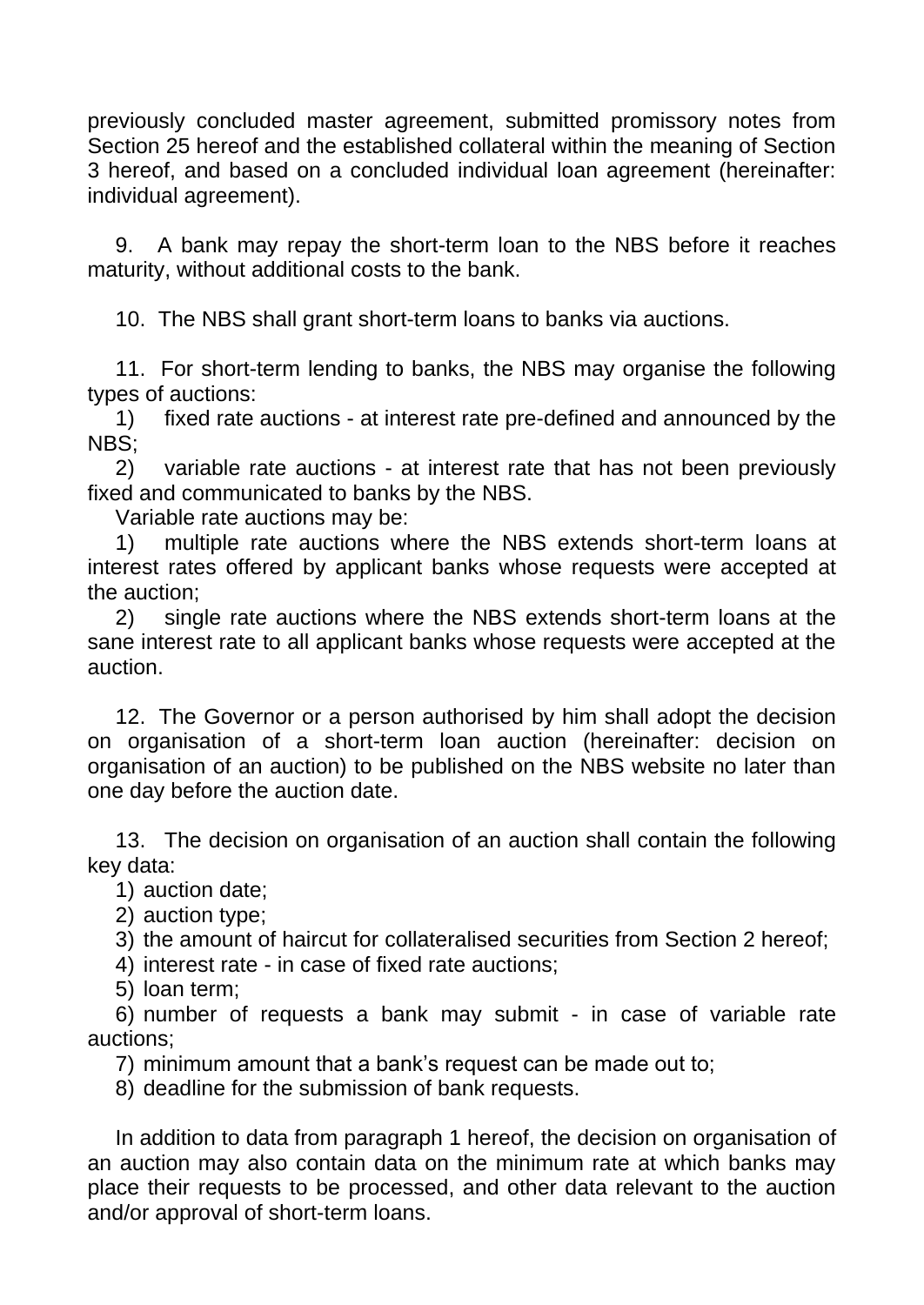If the decision on organisation of an auction does not contain information on the total amount of funds - loans to be approved to banks by the NBS at auctions, the Governor or a person authorised by him shall, based on the received bank requests as at the date of auction, decide on the total amount of loans to be approved at the auction.

14. The Governor or a person authorised by him shall adopt the decision to determine the calendar of regular auctions the NBS plans to organise over a period not shorter than one month.

The decision referred to in paragraph 1 hereof shall be published on the NBS website.

Taking into account current market and monetary developments, the NBS may also organise extraordinary auctions to grant short-term loans to banks.

15. Within the timeframe specified by the decision on organisation of an auction, banks shall submit to the NBS loan requests containing the key elements stipulated by the guidelines for the implementation of that decision.

16. If a fixed rate auction is organised, a bank may submit to the NBS only one request specifying the amount of the loan at the interest rate previously fixed and communicated by the NBS.

If the total amount of the loan stated in bank requests is higher than the total amount of funds - loans that the National Bank of Serbia approves, the loans shall be proportionately distributed to individual banks, commensurately with the share of a single bank's request in the total amount of loans stated in the banks' requests.

17. If a variable rate auction is organised, a bank may submit to the NBS one or more requests in accordance with the decision on organisation of an auction, specifying loan amounts and interest rates on such loans.

18. The sequence of individual bank requests at variable rate auctions shall be determined based on interest rate levels specified in such requests, starting from the highest down to the lowest interest rate.

After the sequence from paragraph 1 hereof is determined, the Governor or a person authorised by him shall decide on the minimum interest rate for a request to be accepted.

If a multiple rate auction is organised, the NBS shall grant loans to banks whose requests were accepted at the rate offered by banks.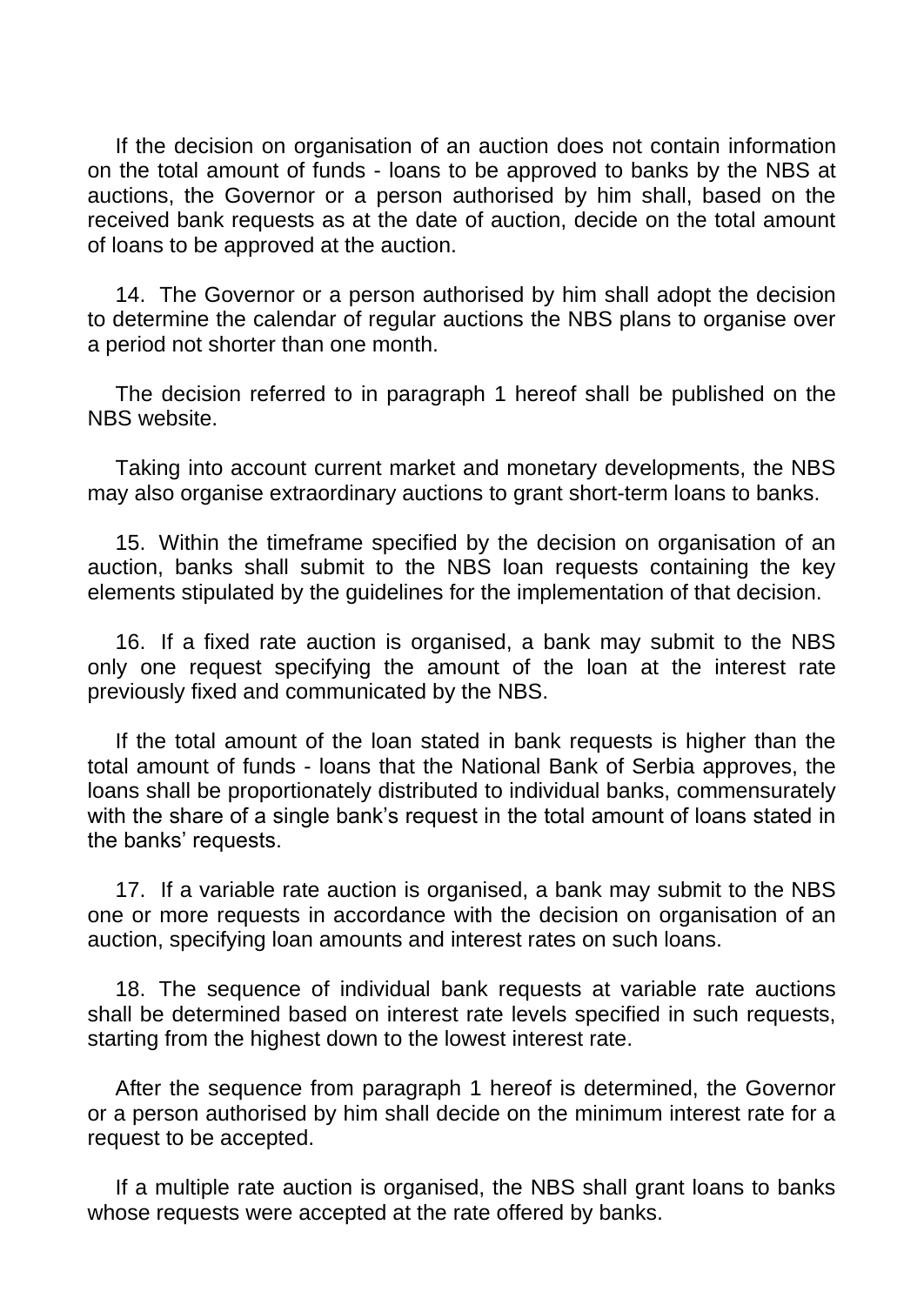If a single rate auction is organised, the NBS shall grant loans to all banks whose requests were accepted at the same rate, i.e. at the minimum accepted interest rate.

The total amount of loans shall be distributed according to the sequence from paragraph 1 hereof. If there are several bids with the same lowest interest rate accepted (marginal interest rate) and the amount of the loan specified in requests at marginal interest rate is higher than the amount of the remaining loan that the NBS approves - the distribution shall be proportionate to the share of requests in in the amount of loans specified in requests at the marginal interest rate.

19. If the NBS has accepted a bank's request in part or in full, it shall send the bank a confirmation thereof, which represents the individual agreement concluded within the meaning hereof and is integral to the master agreement.

20. After a short-term loan auction, the NBS shall publish on its website a summary report on the auction results, on the auction date, as a rule.

21. If a bank fails to repay a short-term loan by its maturity date specified in the confirmation from Section 19 hereof, or if it fails to repay it in accordance with Section 4, paragraphs 2 and 4 hereof – the NBS shall collect the outstanding amount of that loan, with accrued interest, from the sale or appropriation of collateralised securities in accordance with the law governing collateral, regulations of the Central Securities Depository, the NBS guidelines for the implementation of this Decision and the master agreement.

Exceptionally, if the NBS is unable to collect its receivables from paragraph 1 hereof in the manner defined in that paragraph, it may use to that effect the promissory notes from Section 25 hereof.

If a bank fails to repay a short-term loan by its maturity date specified in the confirmation from Section 19 hereof, or if it fails to repay it in accordance with Section 4, paragraphs 2 and 4 hereof – to collect the NBS receivables due, the amounts paid by the issuer of collateralised securities in respect of these securities after the expiry of these deadlines (redemption at maturity, payment of a portion of nominal value, early repurchase, payment of proceeds, etc.) shall belong to the NBS and shall be transferred to its monetary account in accordance with the master agreement.

22. The NBS shall be entitled to unilateral cancellation of the master and individual agreements, and/or all individual agreements even before the expiration of the agreed timeframe if the bank fails to meet its obligations in accordance with this Decision and those agreements.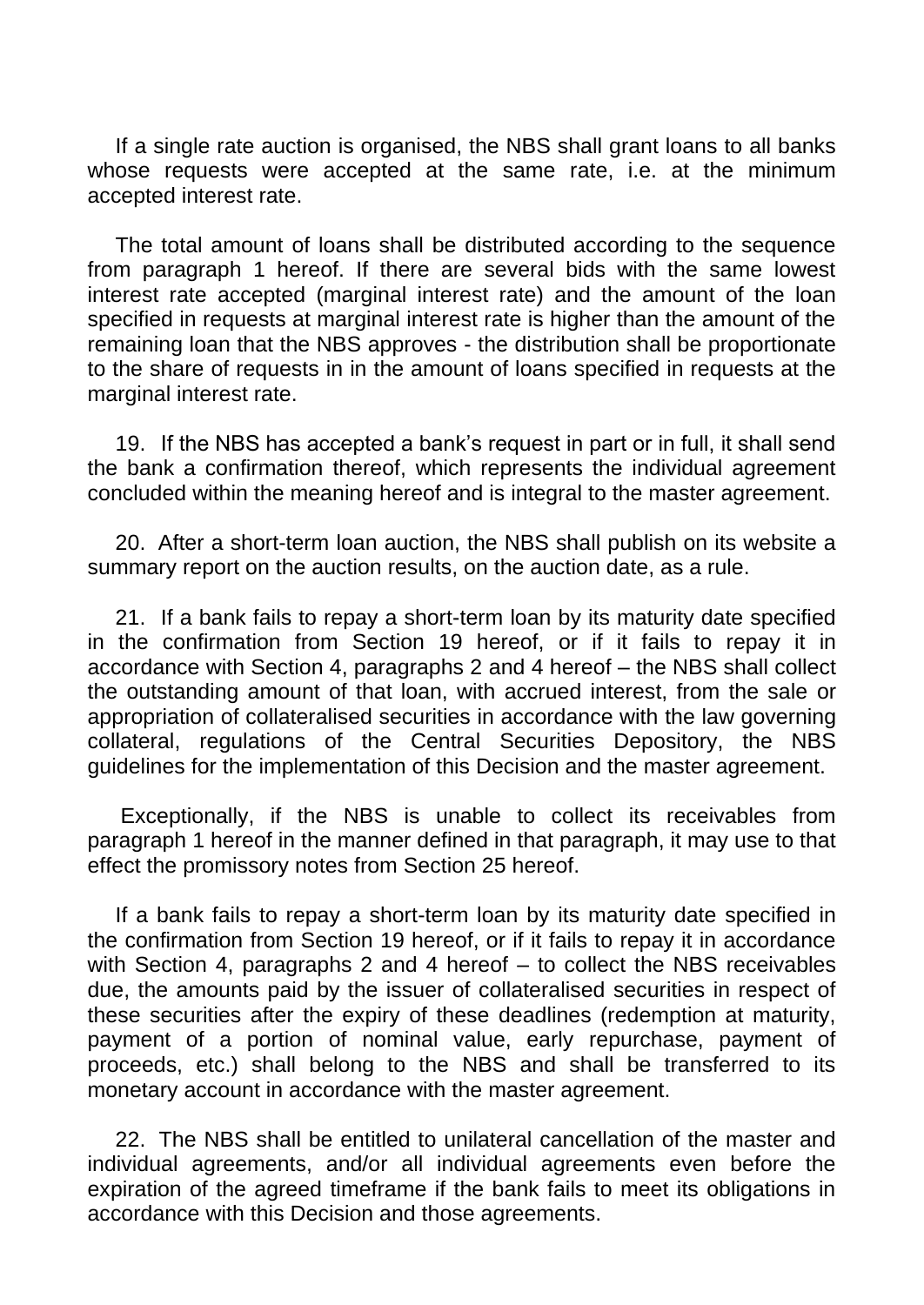Any unsettled debt that a bank owes or will owe (interest accruing until the date of cancellation) pursuant to a short-term loan agreement shall mature for payment at the date of the cancellation of that agreement.

If on the day of cancellation of a short-term loan agreement, a bank fails to settle its obligations within the meaning of paragraph 2 hereof and/or in accordance with the statement on loan cancellation, the NBS shall collect its receivables as stipulated by the provision on activating the collateral from Section 21 hereof.

23. The Governor may take the decision that in future, a bank from Section 22, paragraph 1 hereof shall not be granted a short-term loan within the meaning of this Decision, either for a specified period (temporarily) or permanently.

24. On the amount of the mature but outstanding short-term loan - the NBS shall calculate and charge interest for the period of default at the rate which, in line with the decision prescribing interest rates applied by the NBS in the implementation of monetary policy, relates to loans that have not been repaid within the agreed timeframe and/or loans that have been used in breach of regulations.

The interest from paragraph 1 hereof and the interest from Section 6 hereof shall be calculated by the NBS on the first working day in the month for the previous month - for both working and non-working days, and shall be collected by the  $8<sup>th</sup>$  day of the month for the previous month.

If a bank fails to pay the interest within the timeframe from paragraph 2 hereof, the NBS shall activate promissory notes from Section 25 hereof.

25. To secure collection of interest from Sections 6and 24 hereof and the collection of receivables by the NBS under a disbursed short-term loan, provided such receivables cannot be collected as set forth in Section 21, paragraph 1 hereof - when signing a master agreement a bank shall surrender to the NBS an appropriate number of signed and certified blank promissory notes and an authorisation to fill in those notes.

26. The National Bank of Serbia shall issue guidelines for the implementation of this Decision.

27. This Decision shall be published in the RS Official Gazette and shall enter into force on 1 January 2011.